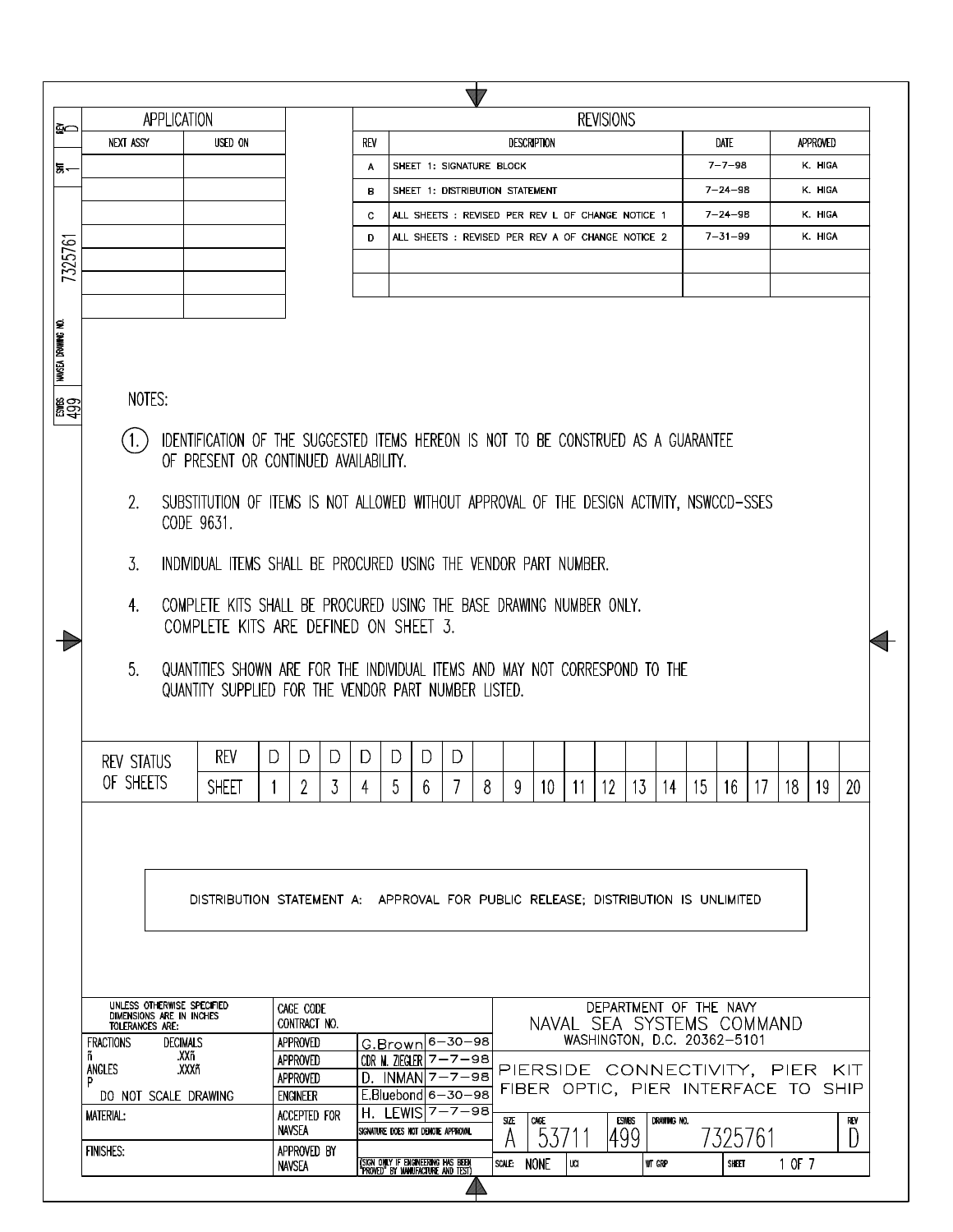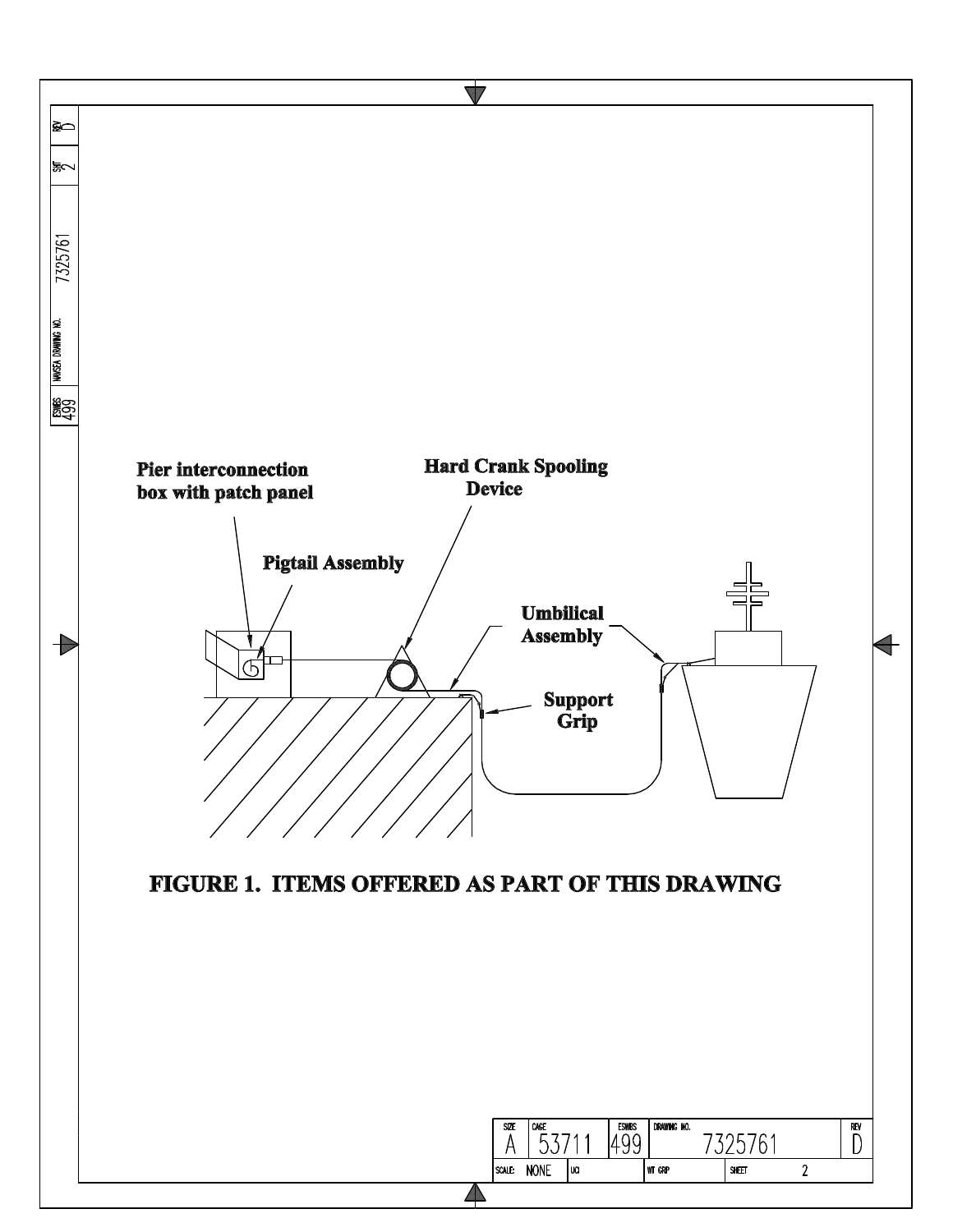## ≩⊂ Pier Kit Contents でぬ Items in this kit comprise the fiber optic cable plant components from the interconnection box at the pier to the umbilical assembly (cabling) connecting the pier to the ship. 7325761 Items offered as part of the pier kit are identified in Figure 1 on sheet 2. Items offered as part of the pier kit under the NAVSEA drawing number are identified in note 1/. The items on this drawing can be obtained separately using the item part number. WASEA DRAWING NO. Custom orders may be desired. The quantity required for some items depends on the number of ship at a pier. Quanties for other items depend of the number of mooring stations (See note 2/). Guidance for the quantity of items to order is provided as follows: ∦္တြင္ 1. Number of umbilical assemblies: Same quantity as the number of ships at the home port. 3/ 2. Number of pigtail assemblies: Same quantity as the number of berths or mooring stations. 3. Number of interconnection boxes: Same quantity as the number of berths or mooring stations. 4/ 4. Number of spooling devices: Same quantity as the number of umbilical assemblies ordered. 5/ 5. Number of cross-connect cables: One-quarter the quantity as the number of berths or mooring stations in which nesting of ships occurs. 6/ 6. Number of cable grips: Twice the quantity as the number of umbilical assemblies ordered (optional).  $\frac{1}{2}$ Notes: 1/ For purposes of ordering a "pier kit" to the NAVSEA Drawing number, the pier kit is to include one umbilical assembly (item 6001AD), one pigtail assembly (item 6000AC configuration), one  $\blacktriangleright$ interconnection box (Option 3), six interconnection box patch panels (Option 3), 36 ST-to-ST adapters, one spooling device (Option 2), no cross-connect assembly, no lace closing split mesh cable grip. 2/ A mooring station is also known as a pier electrical distribution per MIL-HDBK-1025/2, service utility enclosure, concrete enclosure, steel enclosure, service camel, camel back, igloo, coffin box, etc. 3/ Umbilical assembly must be on the exterior of the ship or external to the ship. The umbilical assembly does not use a low smoke, low halogen, low toxicity cable that would be suitable for shipboard interior storage/use. 4/ ST-to-ST adapters must be supplied with each interconnection box. The ST-to-ST adapter must be provided as a separate item and is not included as part of the interconnection box or the patch panel. A quantity of 24 ST-to-ST adapters is needed for an interconnection box per Option 1 of table 1B. A quantity of 36 ST-to-ST adapters is needed for an interconnection box per Option 2 or Option 3 of table 1B. All 24 or 36 ST-to-ST adapters provided are to be for single mode fiber use. 5/ Spooling device can be obtained in two configurations. One configuration is for bulkhead/wall mounting (Option 1). The other configuration is for deck use/mounting (Option 2).  $6/$  Cross-connect cable is required when a nested ship is facing the opposite direction as the other ship(s) moored at that pier. The custodian of the cross-connect cable is assumed to be a shore activity, not the ship. If the cross-connect cable is specified as the ship's equipment, then one per ship is recommended.

7/ Cable grips are one means to secure one end of the rope to the cable while the other end is secured to a cleat at the pier or on the ship. The laced cable grips are kept as a spare and used in the event that a closed mesh cable is damaged. Two closed mesh cable grips are originally supplied on the umbilical assembly.

|        | ∽           | ட<br>r<br>◡ | $\sim$ |       | REV |
|--------|-------------|-------------|--------|-------|-----|
| SCALE: | <b>NONE</b> | UCI         | WT GRP | SHEET |     |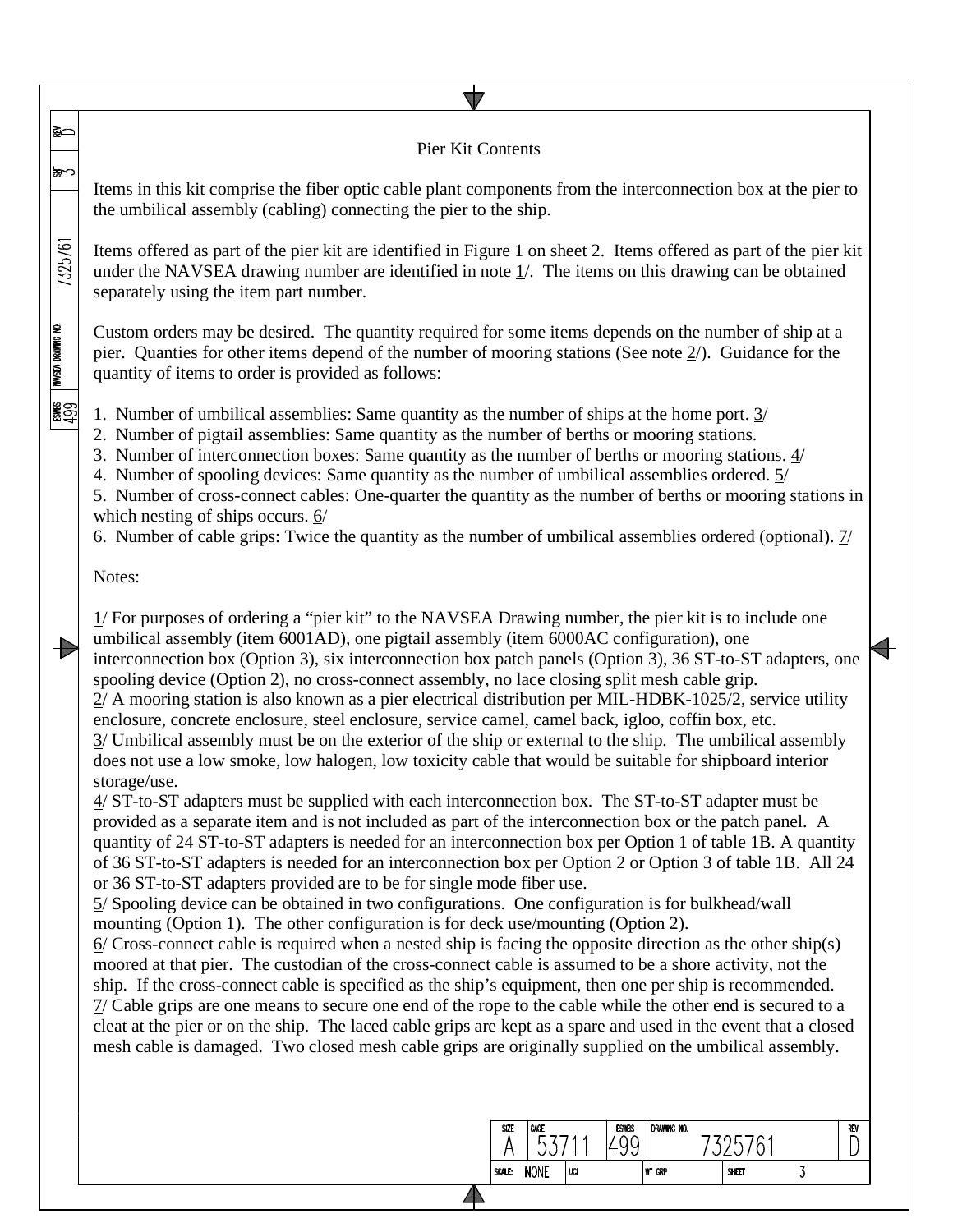| <b>Item</b> | <b>Description</b>                                                                                                     | Ouantit |
|-------------|------------------------------------------------------------------------------------------------------------------------|---------|
| 6007AE      | Pier Kit, Pierside Connectivity 4/                                                                                     |         |
| 6000AC      | Pigtail asembly, hermaphroditic receptacle $\frac{1}{\ell}$ ,<br>3/5/                                                  |         |
| 6001AD      | Umbilical assembly, pier-to-ship/ship-to-ship $2/$ ,<br>31                                                             |         |
| 6001AE      | Cable assembly, ship-to-ship, cross connect $2/3/$                                                                     |         |
| 6007AA      | Support grip, single eye, split mesh, lace closing,<br>stainless steel 3/                                              |         |
| 6007AB      | ST-to-ST adapter, single mode, split ceramic<br>alignment sleeve, nickel plated brass or stainless<br>steel housing 3/ | 36      |

## Table 1A. Pier Kit Parts List & Quantity

Notes for table 1A:

≩⊂

동수

7325761

NAVSEA DRAWING NO.

**ESS** 

1/ Pigtail assembly shall be in accordance with NAVSEA Drawing 7325760 Pierside Connectivity, Pigtail Assembly, Fiber Optic, Jam Nut Mounted Receptacle (Hermaphroditic) To ST Connector

2/ Umbilical assembly and the cross-connect cable shall be in accordance with NAVSEA Drawing 7325759 Pierside Connectivity, Fiber Optic, Ship-To-Pier

3/ Approval process for this item to be in accordance with NSWCCD-SSES ltr 9504 Ser 9542/27 of 13 Mar 98 or latest revision. Vendor quality system to be in compliance for COTS components.

4/ Item number 6007AE is comprised of items in note 1, page 3. The cable grip is optional.

5/ Substitute item 6000AB for item 6000AC for use with item 6003AF interconnection box. Substitute item 6000AD for larger interconnection boxes or other configurations with longer length requirements.

| Item     | <b>Description</b>                                     | Quantity |  |  |  |  |  |  |
|----------|--------------------------------------------------------|----------|--|--|--|--|--|--|
|          | Option 1                                               |          |  |  |  |  |  |  |
| 6003AE   | Interconnection box, 24 port patch panel capacity $1/$ |          |  |  |  |  |  |  |
| 6003AF   | ST patch panel for interconnection box, 24 port 1/     |          |  |  |  |  |  |  |
| Option 2 |                                                        |          |  |  |  |  |  |  |
| 0346     | Interconnection box, without MCP, MIL-I-24728/1        |          |  |  |  |  |  |  |
|          |                                                        |          |  |  |  |  |  |  |
| 0351     | ST patch panel for interconnection box, 48 port,       |          |  |  |  |  |  |  |
|          | MIL-I-24728/6 1/                                       |          |  |  |  |  |  |  |
| 6003AJ   | Drip shield $1/$                                       |          |  |  |  |  |  |  |
|          | Option 3                                               |          |  |  |  |  |  |  |
| 6003AK   | Interconnection box, 36 port patch panel capacity $1/$ |          |  |  |  |  |  |  |
| 6003AL   | ST patch panel for interconnection box, 36 port 1/     | 6        |  |  |  |  |  |  |

Table 1B. Interconnection Box Options At The Pier

Notes for table 1B:

General notes on usage:

1. If concrete enclosure at pier, use one of the following:

- a. 6003AE to be used/specified with 6003AF. Note: vented enclosure application limited to enclosures offering partial protection from wind gusts and other means of dust/dirt penetration.
- b. 0346 to be used/specified with 0351 and 6003AJ. Note: ten cover bolts required for entry/sealing. This configuration does not lead itself to regular entrance for patching. c. 6003AL to be used/specified with 6003AK.

2. If external metal enclosure or other mounting surface at pier exposed to weather:

a. 6003AL to be used/specified with 6003AK.

| SIZE   | CAGE<br>r   |     | <b>ESWBS</b> | DRAWING NO. |       | REV |
|--------|-------------|-----|--------------|-------------|-------|-----|
| SCALE: | <b>NONE</b> | UCI |              | WT GRP      | SIEET |     |
|        |             |     |              |             |       |     |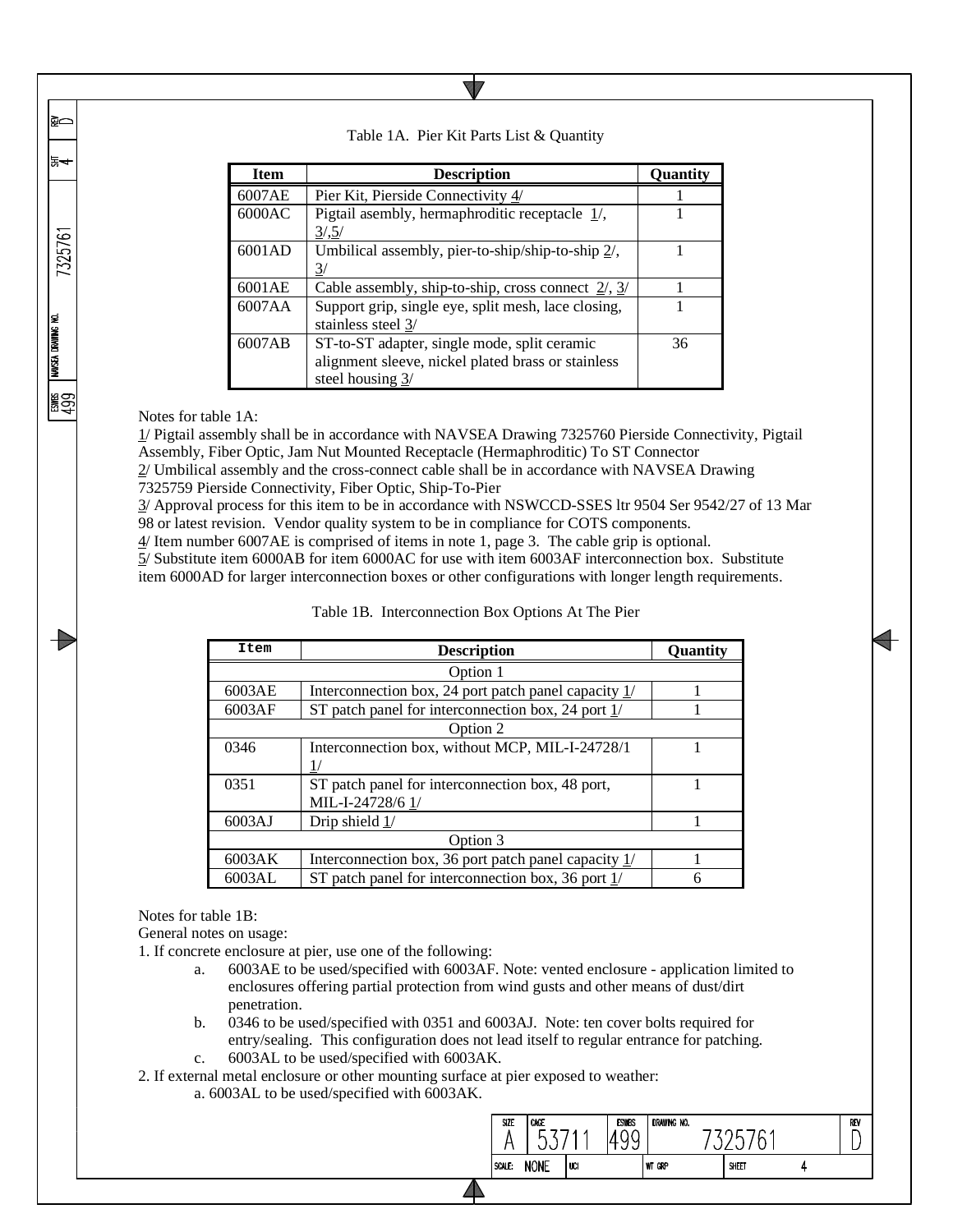3. If stand alone (no other service utility enclosure) where self support interconnection box is required: a. 6003AL to be used/specified with 6003AK.

Specific note:

≩⊂

いぼ

7325761

NAVSEA DRAWING NO.

|<br>ခြော<br>ခြေ

 $\div$ 

1/ Approval process for this item to be in accordance with NSWCCD-SSES ltr 9504 Ser 9542/27 of 13 Mar 98 or latest revision. Vendor quality system to be in compliance for COTS components.

 $\nabla$ 

| Item   | <b>Description</b>                                                | Quantity |  |  |  |  |  |
|--------|-------------------------------------------------------------------|----------|--|--|--|--|--|
|        | Option 1                                                          |          |  |  |  |  |  |
| 6007AC | Hand cranked spooling device for bulkhead/wall<br>mounting $1/2/$ |          |  |  |  |  |  |
|        | Option 2                                                          |          |  |  |  |  |  |
| 6007AD | Hand cranked spooling device for deck use/mouting                 |          |  |  |  |  |  |

## Table 1C. Pier Accessories Parts List & Quantity

Notes for table 1C:

1/ Component shall meet Appendix C of Commercial Item Description (CID) Cable, Fiber Optic, Pierside Use Only (Not For Inboard Or Outboard Use), 12 Breakout Cable Count, Multiple Classes (Single Mode, Multimode, Fiber-Hybrid), Draft dated 31 July 1999 or latest version.

2/ Approval process for this item to be in accordance with NSWCCD-SSES ltr 9504 Ser 9542/27 of 13 Mar 98 or latest revision. Vendor quality system to be in compliance for COTS components.

| SIZE   | CAGE        |     | <b>ESWBS</b><br><b>LL</b> | DRAWING NO. | и     |   | REV |
|--------|-------------|-----|---------------------------|-------------|-------|---|-----|
| SCALE: | <b>NONE</b> | UCI |                           | WT GRP      | SHEET | w |     |
|        |             |     |                           |             |       |   |     |

 $\overline{\mathcal{A}}$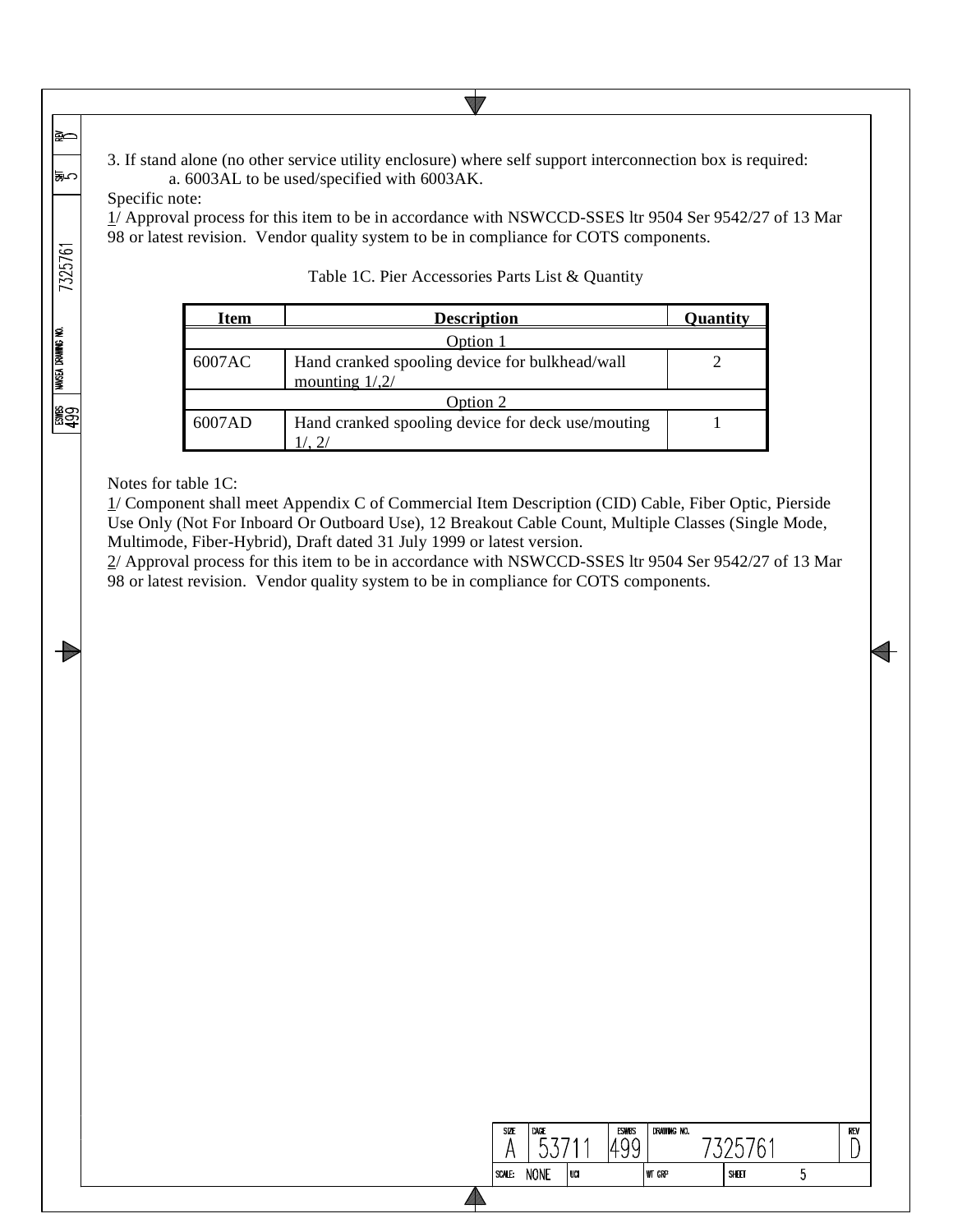| <b>Item</b> | <b>Vendor Name</b>               | <b>Part Number</b>  | <b>Vendor Address</b>         | <b>Vendor</b><br><b>Phone/FAX</b> |
|-------------|----------------------------------|---------------------|-------------------------------|-----------------------------------|
| 6000AB      | Packard Hughes                   | 1123790H            | 17150 Von Karman Ave.         | $(949)$ 660-5704                  |
|             | Interconnect                     |                     | Irvine, CA 19685              | $(949)$ 660-6981                  |
| 6001AD      | <b>Packard Hughes</b>            | 1123791-1H          | 17150 Von Karman Ave.         | $(949)$ 660-5704                  |
|             | Interconnect                     |                     | Irvine, CA 19685              | $(949)$ 660-6981                  |
| 6001AE      | Packard Hughes                   | 1123791-2H          | 17150 Von Karman Ave.         | $(949)$ 660-5704                  |
|             | Interconnect                     |                     | Irvine, CA 19685              | $(949)$ 660-6981                  |
| 6007AB      | Lucent Technologies, Inc.        | 105 271 142         | 2000 Northeast Expy           | $(770) 798 - 2930$                |
|             |                                  |                     | Norcross, GA 30071            | $(770)$ 798-2001                  |
| 6003AE      | Champion Products Inc.           | <b>CFD1024</b>      | Rt. 1, Box 422                | $(417) 736 - 2135$                |
|             |                                  |                     | Stafford, MO 65757-9634       | $(417) 736 - 2662$                |
| 6003AF      | Champion Products Inc.           | CFD1024PNST         | Rt. 1, Box 422                | $(417) 736 - 2135$                |
|             |                                  |                     | Stafford, MO 65757-9634       | $(417) 736 - 2662$                |
| 0346        | NMP Corp.                        | 11401-104           | P.O. Box 35493                | $(918)$ 252-0481                  |
|             |                                  |                     | Tulsa, OK 74153-0493          | $(918)$ 250-5162                  |
| 0351        | NMP Corp.                        | 11254-101           | P.O. Box 35493                | $(918)$ 252-0481                  |
|             |                                  |                     | Tulsa, OK 74153-0493          | $(918)$ 250-5162                  |
| 6003AJ      | NMP Corp.                        | 11801-1             | P.O. Box 35493                | $(918)$ 252-0481                  |
|             |                                  |                     | Tulsa, OK 74153-0493          | $(918)$ 250-5162                  |
| 6003AK      | <b>Siecor Broadband Products</b> | EDC-06P-NH          | 9275 Denton Hwy.              | $(817)$ 431-7180                  |
|             | Division                         |                     | Keller, TX 76248              | $(817)$ 431-7735                  |
| 6003AL      | <b>Siecor Broadband Products</b> | CCH-CP06-15TX       | 9275 Denton Hwy.              | $(817)$ 431-7180                  |
|             | Division                         |                     | Keller, TX 76248              | $(817)$ 431-7735                  |
| 6007AA      | Hubble Precision Wiring,         | 02402013            | 185 Plains Rd.                | $(203) 882 - 4800$                |
|             | Inc.                             |                     | Milford, CT 06460             |                                   |
|             | Amtec, Inc.                      | <b>RS-050-SE-SS</b> | 30 Center Pkwy                | $(800) 893 - 8397$                |
|             |                                  |                     | Plainfield, CT 06374          | $(860)$ 230-0008                  |
| 6007AC      | American Durable Inc.            | AD1001              | 6080 Claude Way East          | $(651)$ 455-6314                  |
|             |                                  |                     | Inver grove Heights, MN 55076 | $(651)$ 455-0322                  |
|             | Mossberg Reel &                  | C-STD-300268155-    | 160 Bear Hill Rd.             | $(401)$ 334-2255                  |
|             | Stamping Co., Inc.               | 02                  | Cumberland, RI 02864          | $(401)$ 426-0063                  |
| 6007AD      | American Durable Inc.            | AD1001              | 6080 Claude Way East          | $(651)$ 455-6314                  |
|             |                                  |                     | Inver grove Heights, MN 55076 | $(651)$ 455-0322                  |
|             | Mossberg Reel &                  | C-STD-300268155-    | 160 Bear Hill Rd.             | $(401)$ 334-2255                  |
|             | Stamping Co., Inc.               | 01                  | Cumberland, RI 02864          | $(401)$ 426-0063                  |

 $\overline{\nabla}$ 

| SIZE   | CAGE        |    | <b>ESWBS</b> | DRAWING NO.   |       |
|--------|-------------|----|--------------|---------------|-------|
| SCALE: | <b>NONF</b> | va |              | <b>WT GRP</b> | SHEET |

 $\begin{array}{c}\n\hline\n\text{REV}\n\\
\hline\n\end{array}$ 

 $\sqrt{6}$